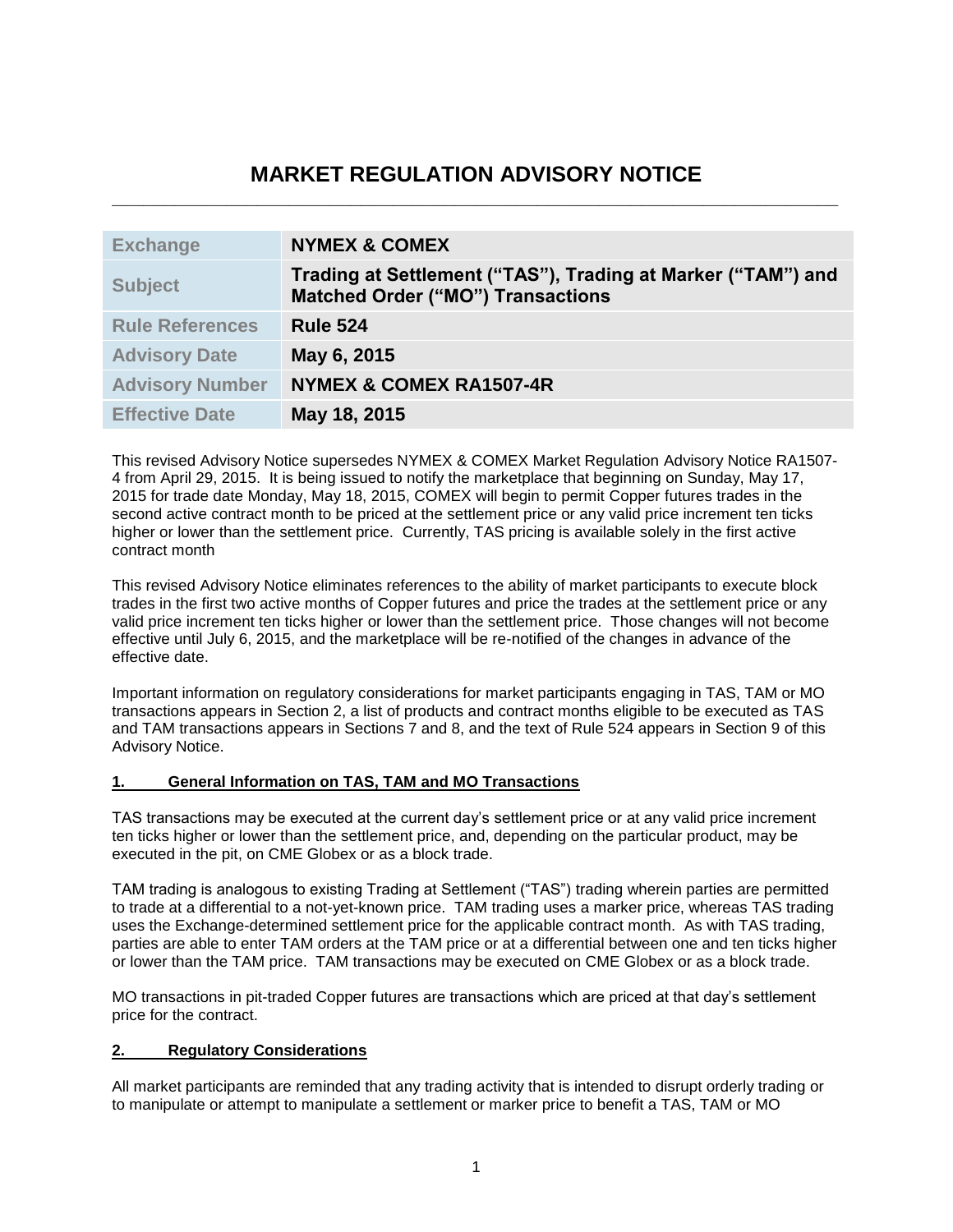NYMEX & COMEX RA1507-4R May 6, 2015 Page **2** of **8**

position, including a TAS or TAM block position, will subject the member and/or the market participant to disciplinary action for any of a number of rule violations, including, but not limited to:

- price manipulation or attempted price manipulation
- wash trading
- conduct detrimental to the interest or welfare of the Exchange or conduct which tends to impair the dignity or good name of the Exchange
- engaging in conduct inconsistent with just and equitable principles of trade

Investigation of suspected manipulative or disruptive activity related to TAS, TAM or MO, or activity in the related underlying markets will include the Market Regulation Department's ("Department") review of positions and trading activity in NYMEX markets and any related markets to determine if such activity was disruptive, collusive, and/or caused or attempted to cause aberrant price movement during these periods. Pursuant to Rule 432.L.3, market participants are reminded that it is an offense to fail to produce any books or records requested by authorized Exchange staff within 10 days after such request is made or such shorter period of time as determined by the Exchange in exigent circumstances. The Department always has the authority to request books and records as well as other relevant information regarding the nature of a participant's trading and positions in Exchange products and in any related markets as part of its regulatory program.

### **3. Entry of TAS and TAM Orders on CME Globex**

Rule 524 permits the initiation of TAS and TAM orders into CME Globex only subsequent to the beginning of each group's pre-open state and during the time period the applicable contracts are available for TAS or TAM trading on CME Globex. The initiation of any TAS or TAM order on CME Globex outside of these time periods is strictly prohibited.

Any market participant who initiates the entry of a TAS or TAM order prior to receipt of the security status message indicating that market has transitioned to the pre-open will be subject to disciplinary action by a panel of the Business Conduct Committee, notwithstanding that the order may have been rejected by the CME Globex system. Sanctions for noncompliance may include a fine, disgorgement of any profits realized as a result of any orders accepted by CME Globex which were initiated prior to receipt of the security status message and/or a suspension of access to the market. Market participants must ensure that they have appropriate protocols in place to ensure that TAS and TAM orders are not initiated prior to receipt of the security status message.

### **4. TAS and TAM Calendar Spreads**

The following intra-commodity calendar spreads in Light Sweet Crude Oil ("CL"), NY Harbor ULSD ("HO"), Henry Hub Natural Gas ("NG") and RBOB Gasoline ("RB") futures may be executed on CME Globex, on the trading floor or as block trades and priced at TAS:

- nearby month/second month
- nearby month/third month
- nearby month/fourth month
- second month/third month
- second month/fourth month
- third month/fourth month

For the London Marker, intra-commodity calendar spreads in the nearby month/second month spread, the second month/third month spread and the nearby/third month spread in CL, Brent Crude Oil Last Day Financial ("BZ"), HO and RB futures may be executed on CME Globex and priced at TAM.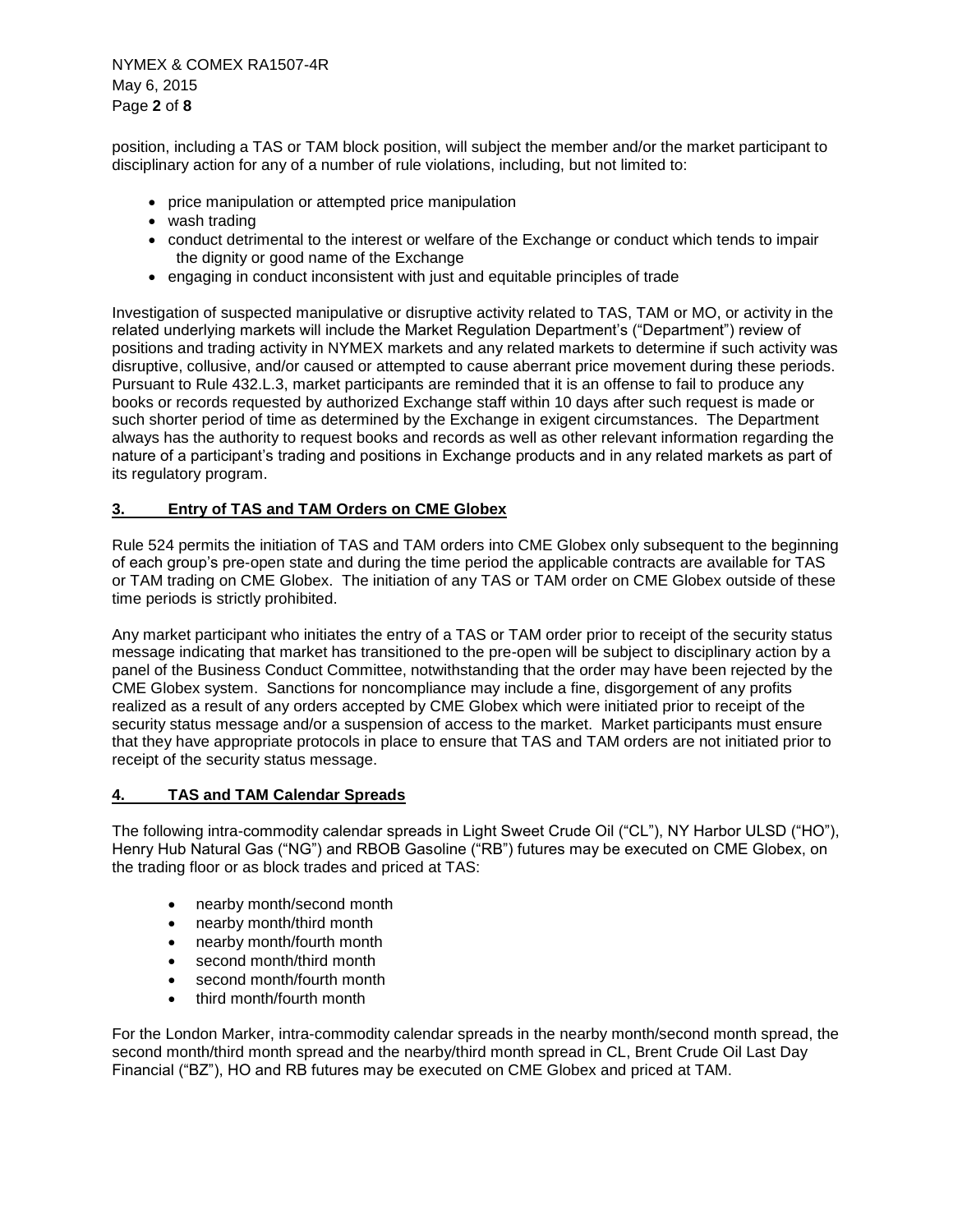NYMEX & COMEX RA1507-4R May 6, 2015 Page **3** of **8**

For the Singapore Marker, intra-commodity calendar spreads in the nearby month/second month spread, the second month/third month spread and the nearby/third month spread in CL and BZ futures may be executed on CME Globex and priced at TAM.

The legs of TAS and TAM spread trades executed at **zero** or at a **negative differential** (negative 1 through negative 10) on CME Globex, on the trading floor via open outcry or as block trades will be priced as follows:

- If the spread trades at zero, each leg will be priced at the settlement or market price, as applicable, for the respective contract months.
- If the spread trades at a negative differential, the **nearby** leg of the spread will be priced at the settlement or marker price, as applicable, for that contract month. The **far** leg of the spread will be priced at the settlement or marker price, as applicable, for that contract month **minus** the allowable TAS or TAM price increment traded (negative 1 through negative 10).

The legs of TAS and TAM spread trades executed at a **positive differential** (positive 1 through positive 10) will be priced as follows:

### **Where execution occurs on CME Globex:**

 If the spread trades at a positive differential (positive 1 through positive 10), the **far** leg of the spread will be priced at the settlement or marker price, as applicable, for that contract month. The **nearby** leg of the spread will be priced at the settlement or marker price, as applicable, for that contract month **plus** the TAS or TAM price increment traded (from positive 1 through positive 10).

### **Where execution occurs on the trading floor (TAS) or as block trades (TAS or TAM):**

 If the spread trades at a positive differential (positive 1 through positive 10), the **nearby** leg of the spread will be priced at the settlement or marker price, as applicable, for that contract month. The **far** leg of the spread will be priced at the settlement or marker price, as applicable, for that contract month **minus** the allowable TAS or TAM price increment traded (positive 1 through positive 10).

### **5. TAS on Gold, Silver and Copper Futures**

TAS transactions are allowed in the active contract month in Gold and Silver futures trading on CME Globex, in the pit or as block trades, and in the first and second active contract months in Copper futures trading on CME Globex or as block trades. **TAS transactions are not allowed to be executed in the Copper futures pit.**

In Gold futures, TAS trades are permitted in the following active contract months: February, April, June, August, and December. Accordingly:

When the February contract becomes spot, the April contract becomes the TAS-eligible month; When the April contract becomes spot, the June contract becomes the TAS-eligible month; When the June contract becomes spot, the August contract becomes the TAS-eligible month; When the August contract becomes spot, the December contract becomes the TAS-eligible month; and

When the December contract becomes spot, the February contract becomes the TAS-eligible month.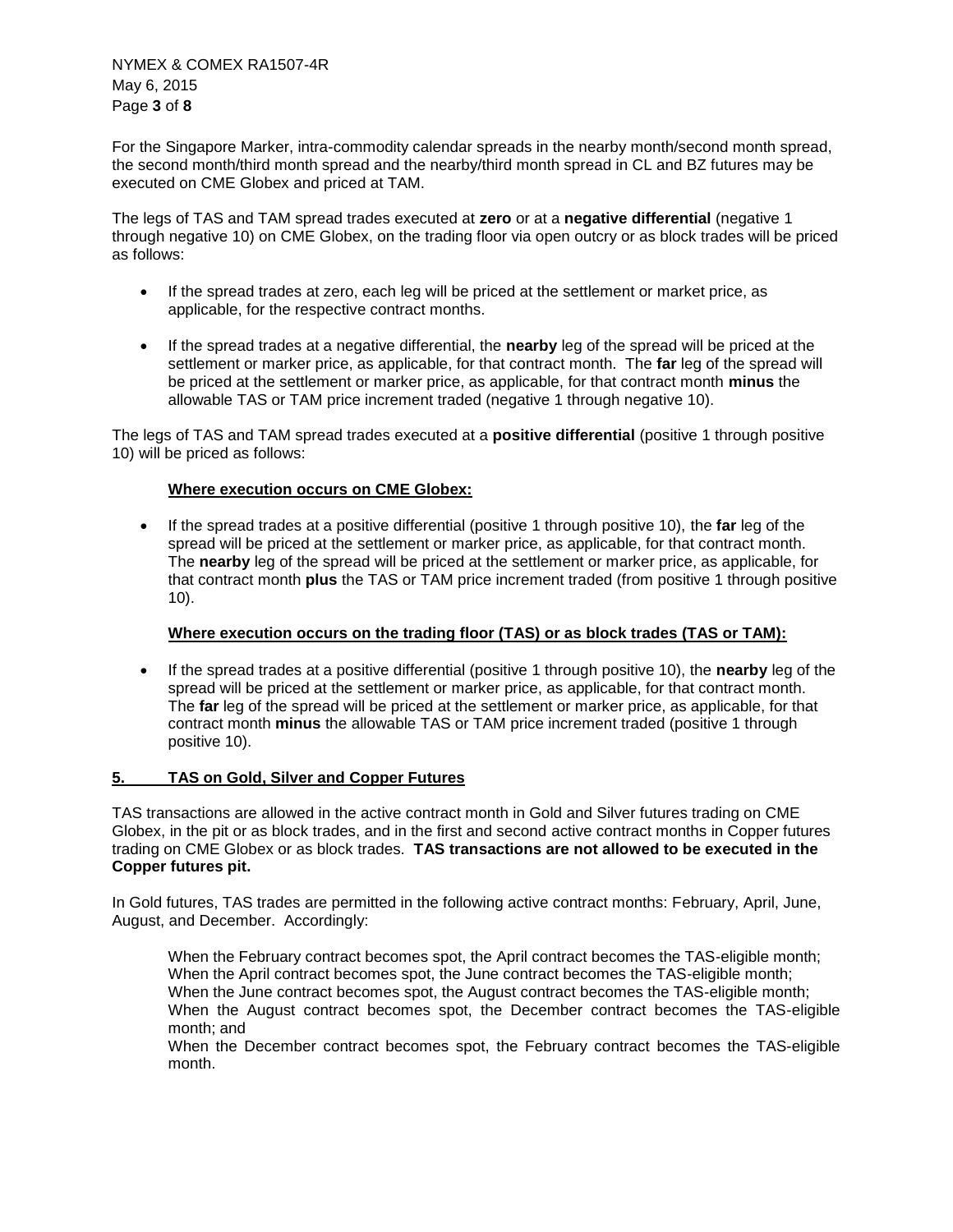NYMEX & COMEX RA1507-4R May 6, 2015 Page **4** of **8**

In Silver futures, TAS trades are permitted in the following active contract months: March, May, July, September and December. Accordingly:

When the March contract becomes spot, the May contract becomes the TAS-eligible month; When the May contract becomes spot, the July contract becomes the TAS-eligible month; When the July contract becomes spot, the September contract becomes the TAS-eligible month; When the September contract becomes spot, the December contract becomes the TAS-eligible month; and

When the December contract becomes spot, the March contract becomes the TAS-eligible month.

In Copper futures, TAS trades are permitted in the first two active contract months: March, May, July, September and December. Accordingly:

When the March contract becomes spot, the May and July contract months are TAS-eligible; When the May contract becomes spot, the July and September contract months are TAS-eligible; When the July contract becomes spot, the September and December contract months are TASeligible;

When the September contract becomes spot, the December and March contract months are TAS-eligible; and

When the December contract becomes spot, the March and May contract months are TASeligible month.

### **6. MO Transactions in Pit-Traded Copper Futures**

MO transactions in Copper futures are open outcry trades competitively executed in the Copper futures pit where the trade is priced at that day's settlement price for the contract. MO transactions in Copper futures are eligible to be executed in the spot month and the next six consecutive contract months. Additionally, with the exception of the post close session, members may execute an MO order at any time the Copper futures pit is open for trading, provided that the order is placed as an MO order. Regular trading hours for open outcry trading in the Copper futures pit are from 8:10 a.m. until 1:00 p.m. Eastern Time ("ET").

Instructions to execute the order as an MO must be denoted on the order and members must identify an order executed as an MO on their trading record.

An order entered as an MO will be executed by the floor broker as a Market on Close order if the order is not previously executed as an MO or specifically designated to be executed only as an MO. An instruction to execute an order only as an MO must be communicated at the time the order is placed.

### **7. TAS-Eligible Futures Products and Contract Months**

Pit-Traded Contracts

### **Light Sweet Crude Oil (CL)**

spot (except on the last trading day),  $2^{nd}$ ,  $3^{rd}$  and  $4^{th}$  months

### **Brent Crude Oil Last Day Financial (BZ)**

spot (except on the last trading day),  $2^{nd}$  and  $3^{rd}$  months

### **NY Harbor ULSD (HO)**

spot (except on the last trading day),  $2^{nd}$ ,  $3^{rd}$  and  $4^{th}$  months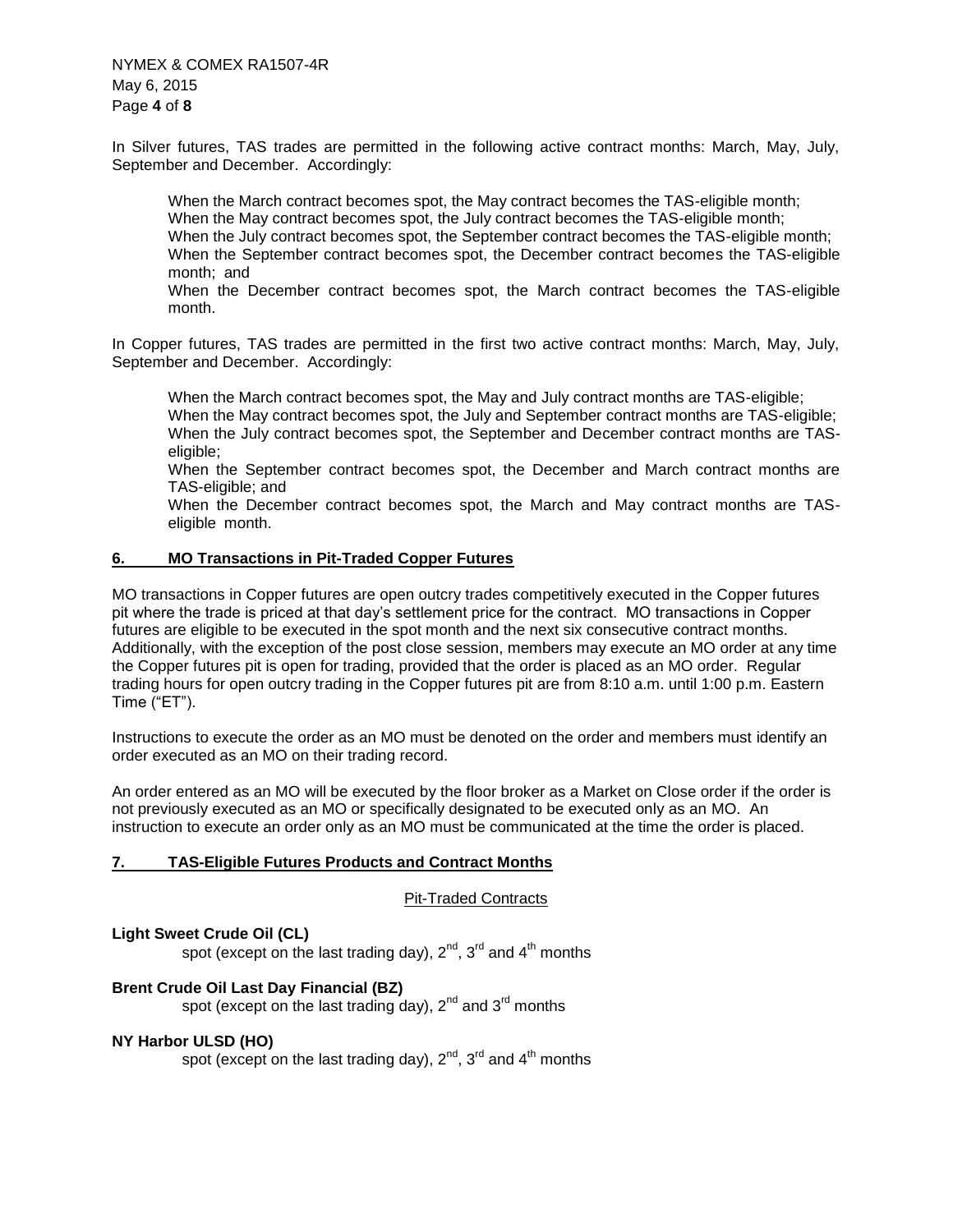NYMEX & COMEX RA1507-4R May 6, 2015 Page **5** of **8**

### Pit-Traded Contracts – continued

#### **Henry Hub Natural Gas (NG)**

spot (except on the last trading day),  $2^{nd}$ ,  $3^{rd}$  and  $4^{th}$  months

# **Henry Hub Natural Gas Last Day Financial (NN)**

spot (except on the last trading day),  $2^{nd}$  and  $3^{rd}$  months

# **Henry Hub Natural Gas Look-Alike Last Day Financial (HH)**

spot (except on the last trading day),  $2^{nd}$  and  $3^{rd}$  months

### **RBOB Gasoline (RB)**

spot (except on the last trading day),  $2^{nd}$ ,  $3^{rd}$  and  $4^{th}$  months

# **European Low Sulphur Gasoil (100mt) Bullet (7F)**

spot (except on the last trading day),  $2<sup>nd</sup>$  and  $3<sup>rd</sup>$  months

### **Gold (GC)**

February, April, June, August and December contract months (first active month only)

#### **Silver (SI)**

March, May, July, September and December contract months (first active month only)

### CME Globex Contracts

For compliance and enforcement purposes, the start of a TAS pre-open period is defined by receipt of the security status message indicating that the group has transitioned to the pre-open state and the end of a TAS trading session is defined by receipt of the security status message indicating that group is closed.

### **TAS orders may not be entered into CME Globex from the end of a TAS trading session until receipt of the security status message indicating that the group has transitioned to the pre-open state.**

| Commodity<br>Code on<br>CME Globex | <b>Product Name and Contract Months</b>                                                                            | <b>Cleared Product</b> |
|------------------------------------|--------------------------------------------------------------------------------------------------------------------|------------------------|
| CLT.                               | <b>Light Sweet Crude Oil</b><br>spot (except on the last trading day), $2^{nd}$ , $3^{rd}$ and $4^{th}$ months     | CL                     |
| BZT                                | <b>Brent Crude Oil Last Day Financial</b><br>spot (except on the last trading day)<br>$2^{nd}$ and $3^{rd}$ months | BZ                     |
| BBT                                | <b>Brent Crude Oil Penultimate Financial</b><br>Spot, $2^{nd}$ and $3^{rd}$ months                                 | ВB                     |
| HOT                                | <b>NY Harbor ULSD</b><br>spot (except on the last trading day), $2^{nd}$ , $3^{rd}$ and $4^{th}$ months            | HO                     |
| NGT                                | <b>Henry Hub Natural Gas</b><br>spot (except on the last trading day), $2^{nd}$ , $3^{rd}$ and $4^{th}$ months     | ΝG                     |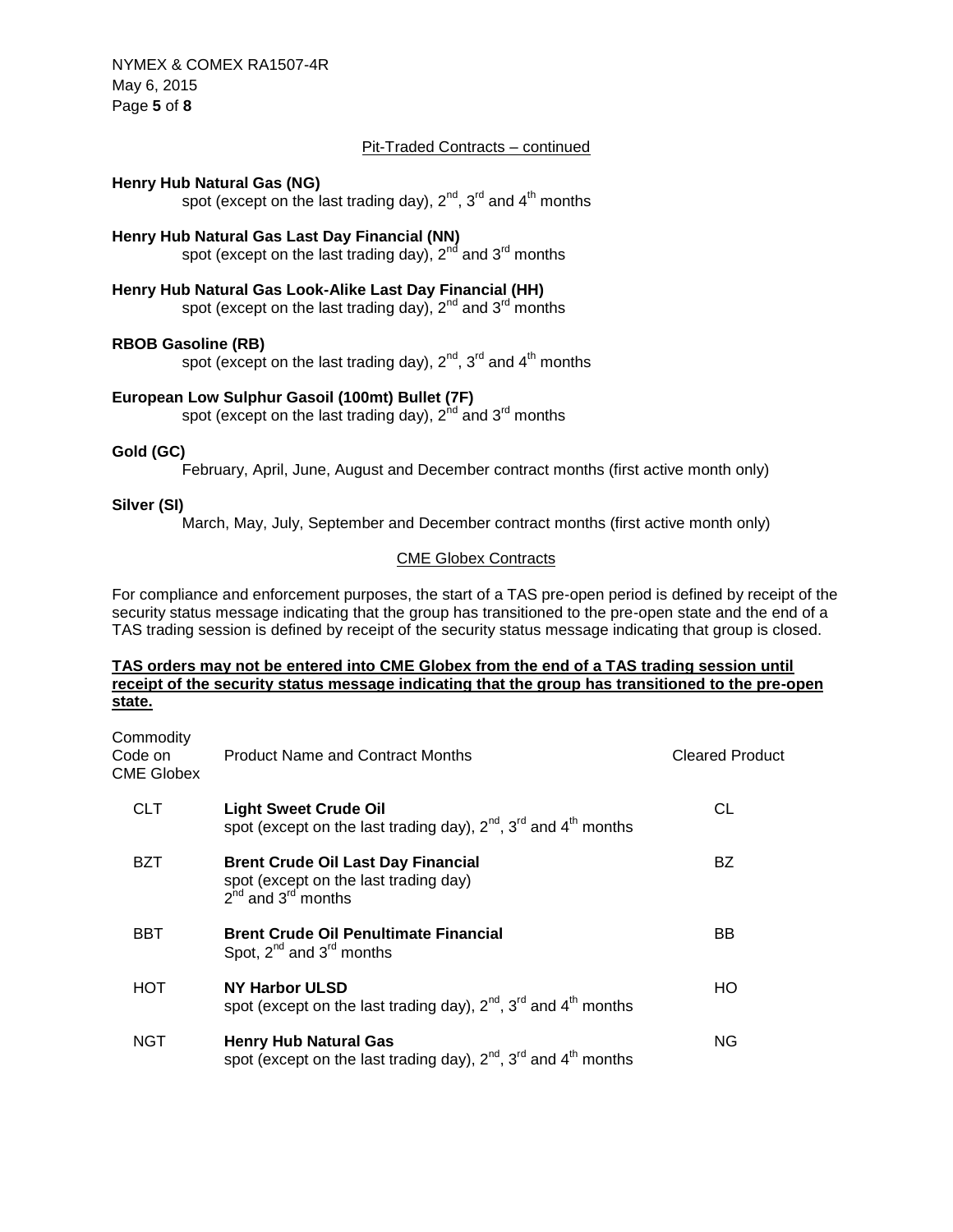NYMEX & COMEX RA1507-4R May 6, 2015 Page **6** of **8**

| Commodity<br>Code on<br><b>CME Globex</b> | <b>Product Name and Contract Months</b>                                                                                         | <b>Cleared Product</b> |
|-------------------------------------------|---------------------------------------------------------------------------------------------------------------------------------|------------------------|
| <b>NNT</b>                                | Henry Hub Natural Gas Last Day Financial<br>spot (except on the last trading day), $2^{nd}$ and $3^{rd}$ months                 | <b>NN</b>              |
| HHT.                                      | Henry Hub Natural Gas Look-Alike Last Day Financial<br>spot (except on the last trading day), $2^{nd}$ and $3^{rd}$ months      | HH.                    |
| <b>RBT</b>                                | <b>RBOB Gasoline</b><br>spot (except on the last trading day), $2^{nd}$ , $3^{rd}$ and $4^{th}$ months                          | RB                     |
| 7FT                                       | European Low Sulphur Gasoil (100mt) Bullet<br>spot (except on the last trading day), 2 <sup>nd</sup> and 3 <sup>rd</sup> months | 7F                     |
| <b>KTT</b>                                | <b>NYMEX Coffee</b><br>spot (except on the last trading day)                                                                    | KT                     |
| <b>CJT</b>                                | <b>NYMEX Cocoa</b><br>spot (except on the last trading day)                                                                     | <b>CJ</b>              |
| <b>TTT</b>                                | <b>NYMEX Cotton</b><br>Spot (except on the last trading day)                                                                    | TT                     |
| <b>YOT</b>                                | <b>NYMEX No. 11 Sugar</b><br>spot (except on the last trading day)                                                              | YO                     |
| <b>RET</b>                                | <b>REBCO</b><br>spot (except on the last trading day), $2^{nd}$ and $3^{rd}$ months                                             | <b>RE</b>              |
| <b>GCT</b>                                | Gold<br>February, April, June, August and December contract months<br>(first active month only)                                 | GC                     |
| <b>SIT</b>                                | Silver<br>March, May, July, September and December contract months<br>(first active month only)                                 | SI                     |
| HGT                                       | Copper<br>March, May, July, September and December contract months<br>(first and second active months only)                     | HG.                    |
|                                           |                                                                                                                                 |                        |

### **8. TAM-Eligible Products and Contract Months on CME Globex**

For compliance and enforcement purposes, the start of a TAM pre-open period is defined by receipt of the security status message indicating that the group has transitioned to the pre-open state and the end of a TAM trading session is defined by receipt of the security status message indicating that group is closed.

### **TAM orders may not be entered into CME Globex from the end of a TAM trading session until receipt of the security status message indicating that the group has transitioned to the pre-open state.**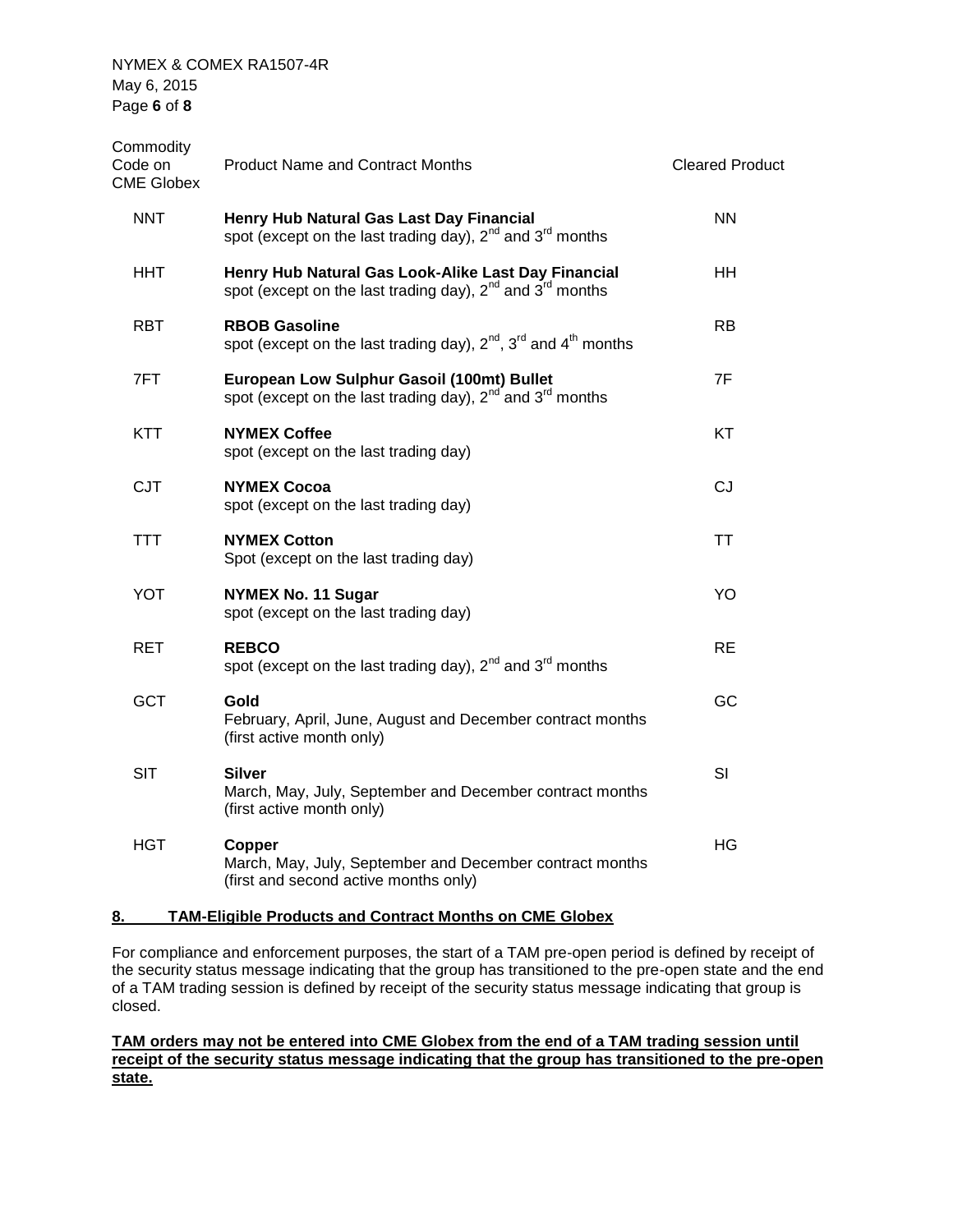NYMEX & COMEX RA1507-4R May 6, 2015 Page **7** of **8**

| Commodity<br>Code on<br><b>CME Globex</b> | <b>Product Name and Contract Months</b>                                          | <b>Cleared Product</b> |
|-------------------------------------------|----------------------------------------------------------------------------------|------------------------|
|                                           | <b>London Markers</b>                                                            |                        |
| CLL.                                      | <b>Light Sweet Crude Oil</b><br>spot, 2 <sup>nd</sup> and 3 <sup>rd</sup> months | CL                     |
| <b>BZL</b>                                | <b>Brent Crude Oil Last Day Financial</b><br>spot, $2^{nd}$ and $3^{rd}$ months  | BZ.                    |
| <b>HOL</b>                                | <b>NY Harbor ULSD</b><br>spot, $2^{nd}$ and $3^{rd}$ months                      | HO                     |
| <b>RBL</b>                                | <b>RBOB Gasoline</b><br>spot, $2^{nd}$ and $3^{rd}$ months                       | <b>RB</b>              |
|                                           | <b>Singapore Markers</b>                                                         |                        |
| <b>CLS</b>                                | <b>Light Sweet Crude Oil</b><br>spot, $2^{nd}$ and $3^{rd}$ months               | CL                     |
| <b>BZS</b>                                | <b>Brent Crude Oil Last Day Financial</b><br>spot, $2^{nd}$ and $3^{rd}$ months  | <b>BZ</b>              |

Questions regarding this Advisory Notice may be directed to the following individuals in Market Regulation:

Jennifer Dendrinos, Director, Investigations, 312.341.7812

Andrew Vrabel, Executive Director, Investigations, 312.435.3622

Erin Coffey, Senior Rules & Regulatory Outreach Specialist, 312.341.3286

Jonathan Farrimond, Lead Rules & Regulatory Outreach Specialist, +44 20 3379 3966

Robert Sniegowski, Executive Director, Rules & Regulatory Outreach, 312.341.5991

For media inquiries concerning this Advisory Notice, please contact CME Group Corporate Communications at 312.930.3434 or [news@cmegroup.com.](mailto:news@cmegroup.com)

#### **9. Text of Rule 524**

#### **Trading at Settlement ("TAS"), Trading at Marker ("TAM") and Matched Order ("MO") Transactions**

The Exchange shall determine the commodities, contract months and time periods during which TAS, TAM and MO transactions shall be permitted.

#### **524.A. Trading at Settlement ("TAS") Transactions**

The following shall govern TAS transactions:

- 1. TAS transactions executed in the pit must be made open and competitively pursuant to the requirements of Rule 521 during the hours designated for pit trading in the particular contract and must be identified as such on the member's trading records.
- 2**.** TAS orders may be entered on Globex at any time the applicable contracts are available for TAS trading on